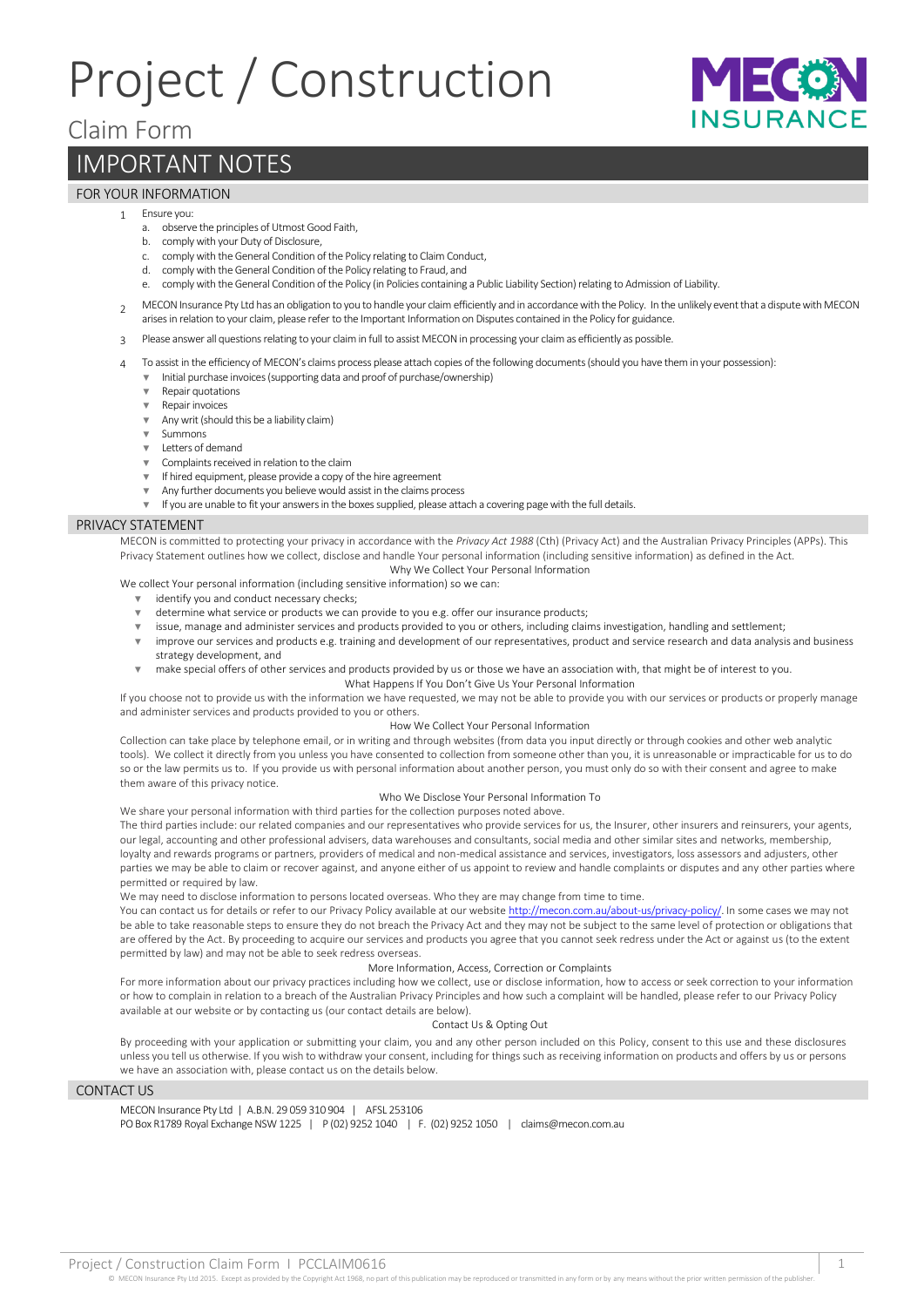| 1. INSURED'S DETAILS                       |                                                                                                                             |                                                                        |  |  |
|--------------------------------------------|-----------------------------------------------------------------------------------------------------------------------------|------------------------------------------------------------------------|--|--|
| Policy Details                             |                                                                                                                             |                                                                        |  |  |
|                                            | Policy Number                                                                                                               | <b>Brokers Claim Number</b>                                            |  |  |
| Name of Insured                            |                                                                                                                             |                                                                        |  |  |
| Contact Person                             |                                                                                                                             |                                                                        |  |  |
|                                            | First Name                                                                                                                  | Last Name                                                              |  |  |
|                                            |                                                                                                                             |                                                                        |  |  |
|                                            | Work Phone Number                                                                                                           | Mobile Phone Number                                                    |  |  |
|                                            |                                                                                                                             |                                                                        |  |  |
|                                            | Email                                                                                                                       |                                                                        |  |  |
| Address for notices                        |                                                                                                                             |                                                                        |  |  |
|                                            | Number, Street Address                                                                                                      |                                                                        |  |  |
|                                            |                                                                                                                             |                                                                        |  |  |
|                                            | City / Suburb                                                                                                               | Postcode                                                               |  |  |
|                                            | 2. GOODS AND SERVICES TAX (GST) DETAILS                                                                                     |                                                                        |  |  |
| Goods and Services Tax                     | Are you Registered for GST<br>Yes<br>No                                                                                     | $\%$<br>GST % (If varied from 100%)                                    |  |  |
| Australian Business Number                 |                                                                                                                             |                                                                        |  |  |
| 3. INSURED'S GENERAL INFORMATION           |                                                                                                                             |                                                                        |  |  |
| Loss Information                           | DD / MM / Y                                                                                                                 | AM/PM<br>÷                                                             |  |  |
|                                            | Date of Loss<br>Did the loss / event occur at the project site? If "No", please provide address of where the loss occurred. | Time of Loss / Event<br>Yes<br>No                                      |  |  |
| Nature of the project or<br>contract works |                                                                                                                             |                                                                        |  |  |
| Project Details                            | $\boldsymbol{\zeta}$<br>Inc. GST                                                                                            | $\frac{1}{2}$<br>Inc. GST                                              |  |  |
|                                            | Estimated Final project Value                                                                                               | Value of works completed when the incident occurred                    |  |  |
|                                            | DD / MM / YYYY                                                                                                              | DD/MM/Y                                                                |  |  |
|                                            | Project Commencement Date                                                                                                   | Anticipated / Actual Practical Completion / Occupancy Certificate Date |  |  |
|                                            |                                                                                                                             |                                                                        |  |  |
|                                            | Defects Liability Period (DLP)                                                                                              |                                                                        |  |  |
| Project Site                               |                                                                                                                             |                                                                        |  |  |
|                                            | Number, Street Address                                                                                                      | City / Suburb                                                          |  |  |
|                                            |                                                                                                                             |                                                                        |  |  |
|                                            | State                                                                                                                       | Postcode                                                               |  |  |
| Police                                     | Was the loss or damage reported to the Police or other authority?                                                           | Yes<br>No                                                              |  |  |
| If "Yes", please provide                   |                                                                                                                             |                                                                        |  |  |
| details of the report.                     | Report number                                                                                                               |                                                                        |  |  |
|                                            |                                                                                                                             |                                                                        |  |  |
|                                            | Name of officer                                                                                                             | Police station or office                                               |  |  |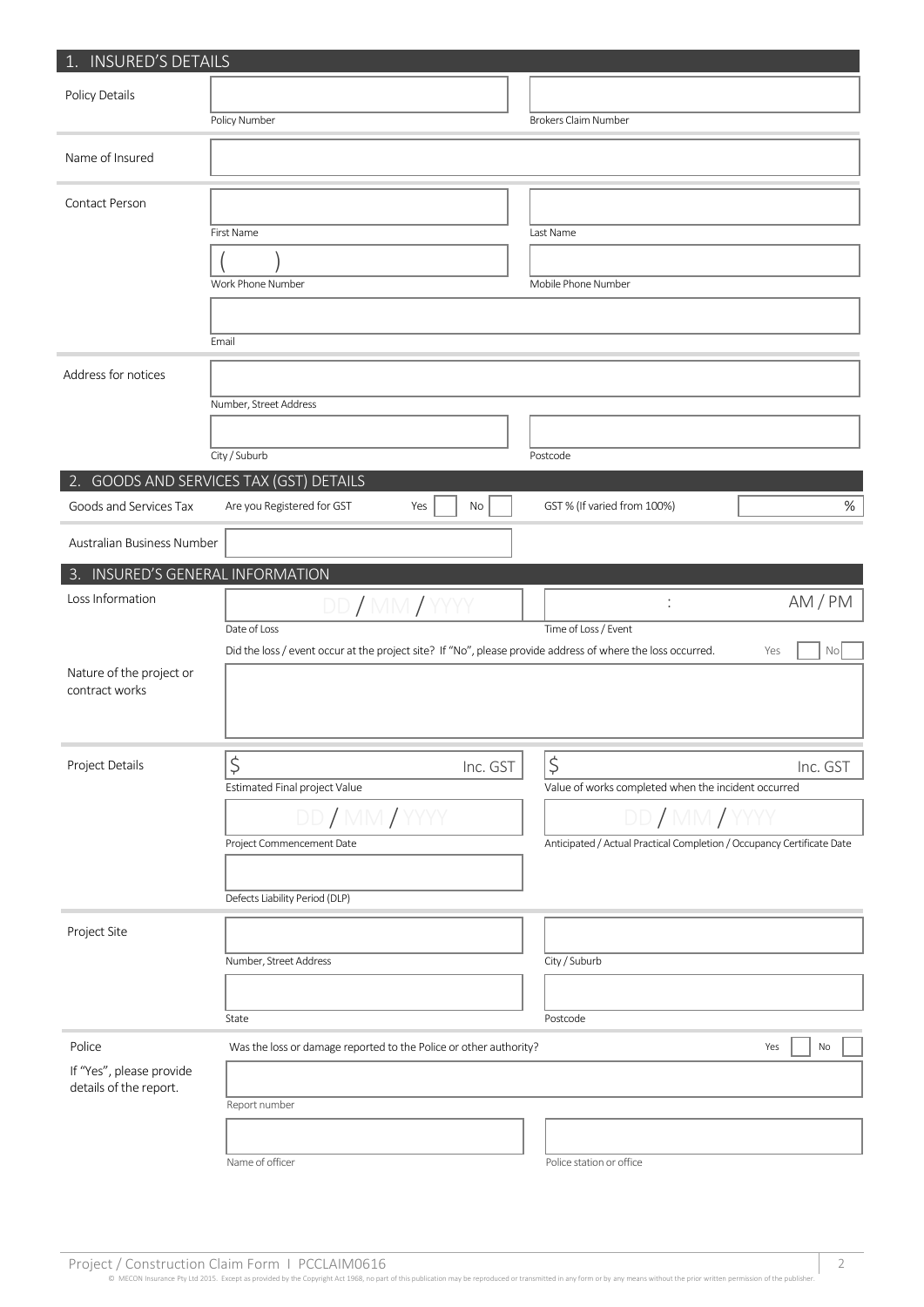| If "No", please provide<br>reason for not reporting.                                           |                                                                                                                                                                                                                                                   |                                 |     |    |  |
|------------------------------------------------------------------------------------------------|---------------------------------------------------------------------------------------------------------------------------------------------------------------------------------------------------------------------------------------------------|---------------------------------|-----|----|--|
|                                                                                                |                                                                                                                                                                                                                                                   |                                 |     |    |  |
| If Police or other authority<br>charges were laid or are<br>pending, please advise<br>details. |                                                                                                                                                                                                                                                   |                                 |     |    |  |
|                                                                                                |                                                                                                                                                                                                                                                   |                                 |     |    |  |
| 4. CATEGORY OF CLAIM                                                                           |                                                                                                                                                                                                                                                   |                                 |     |    |  |
| Category                                                                                       | Does the claim refer to loss or damage to property under construction or renovation? If 'Yes' (Do not complete Section 6)                                                                                                                         |                                 | Yes | No |  |
|                                                                                                | Does the claim refer to damage to third party property or injury or death to third parties? If "Yes" (Do not complete Section 5)<br>Please note: If you have answered Yes to both questions at point 4. Please complete all sections of the form. |                                 | Yes | No |  |
|                                                                                                | 5. LOSS OR DAMAGE TO PROPERTY UNDER CONSTRUCTION OR RENOVATION                                                                                                                                                                                    |                                 |     |    |  |
| What happened?                                                                                 |                                                                                                                                                                                                                                                   |                                 |     |    |  |
|                                                                                                |                                                                                                                                                                                                                                                   |                                 |     |    |  |
|                                                                                                |                                                                                                                                                                                                                                                   |                                 |     |    |  |
|                                                                                                |                                                                                                                                                                                                                                                   |                                 |     |    |  |
| What is lost or damaged?                                                                       |                                                                                                                                                                                                                                                   |                                 |     |    |  |
| (Specify if existing structure and / or<br>new construction and / or plant,                    |                                                                                                                                                                                                                                                   |                                 |     |    |  |
| equipment or tools)                                                                            |                                                                                                                                                                                                                                                   |                                 |     |    |  |
|                                                                                                |                                                                                                                                                                                                                                                   |                                 |     |    |  |
| Responsibility                                                                                 | Who owned the lost or damaged property?                                                                                                                                                                                                           |                                 |     |    |  |
|                                                                                                |                                                                                                                                                                                                                                                   | Owners Name                     |     |    |  |
|                                                                                                | Who is the principal in the project?                                                                                                                                                                                                              |                                 |     |    |  |
|                                                                                                |                                                                                                                                                                                                                                                   | Principals Name                 |     |    |  |
|                                                                                                | In your opinion who is responsible for the loss or damage?                                                                                                                                                                                        |                                 |     |    |  |
|                                                                                                |                                                                                                                                                                                                                                                   | Person Responsible for the Loss |     |    |  |
|                                                                                                | Estimate of loss or damage                                                                                                                                                                                                                        | \$                              |     |    |  |
|                                                                                                |                                                                                                                                                                                                                                                   | <b>Estimated Loss Value</b>     |     |    |  |
|                                                                                                | Do you have, or do you know of, any other Insurance under which the loss or damage may be<br>claimed? If "Yes", please provide details of other insurance cover:                                                                                  |                                 |     | No |  |
|                                                                                                |                                                                                                                                                                                                                                                   |                                 |     |    |  |
|                                                                                                |                                                                                                                                                                                                                                                   |                                 |     |    |  |
|                                                                                                |                                                                                                                                                                                                                                                   |                                 |     |    |  |
|                                                                                                | 6. DAMAGE TO THIRD PARTY PROPERTY OR INJURY (OR DEATH) TO THIRD PARTY                                                                                                                                                                             |                                 |     |    |  |
| What happened?                                                                                 |                                                                                                                                                                                                                                                   |                                 |     |    |  |
|                                                                                                |                                                                                                                                                                                                                                                   |                                 |     |    |  |
|                                                                                                |                                                                                                                                                                                                                                                   |                                 |     |    |  |
|                                                                                                |                                                                                                                                                                                                                                                   |                                 |     |    |  |
| What is damaged and/or                                                                         |                                                                                                                                                                                                                                                   |                                 |     |    |  |
| what injuries were<br>suffered?                                                                |                                                                                                                                                                                                                                                   |                                 |     |    |  |
|                                                                                                |                                                                                                                                                                                                                                                   |                                 |     |    |  |
|                                                                                                |                                                                                                                                                                                                                                                   |                                 |     |    |  |
| Plant Items                                                                                    | Was a vehicle or plant involved? If yes, please provide description:                                                                                                                                                                              |                                 | Yes | No |  |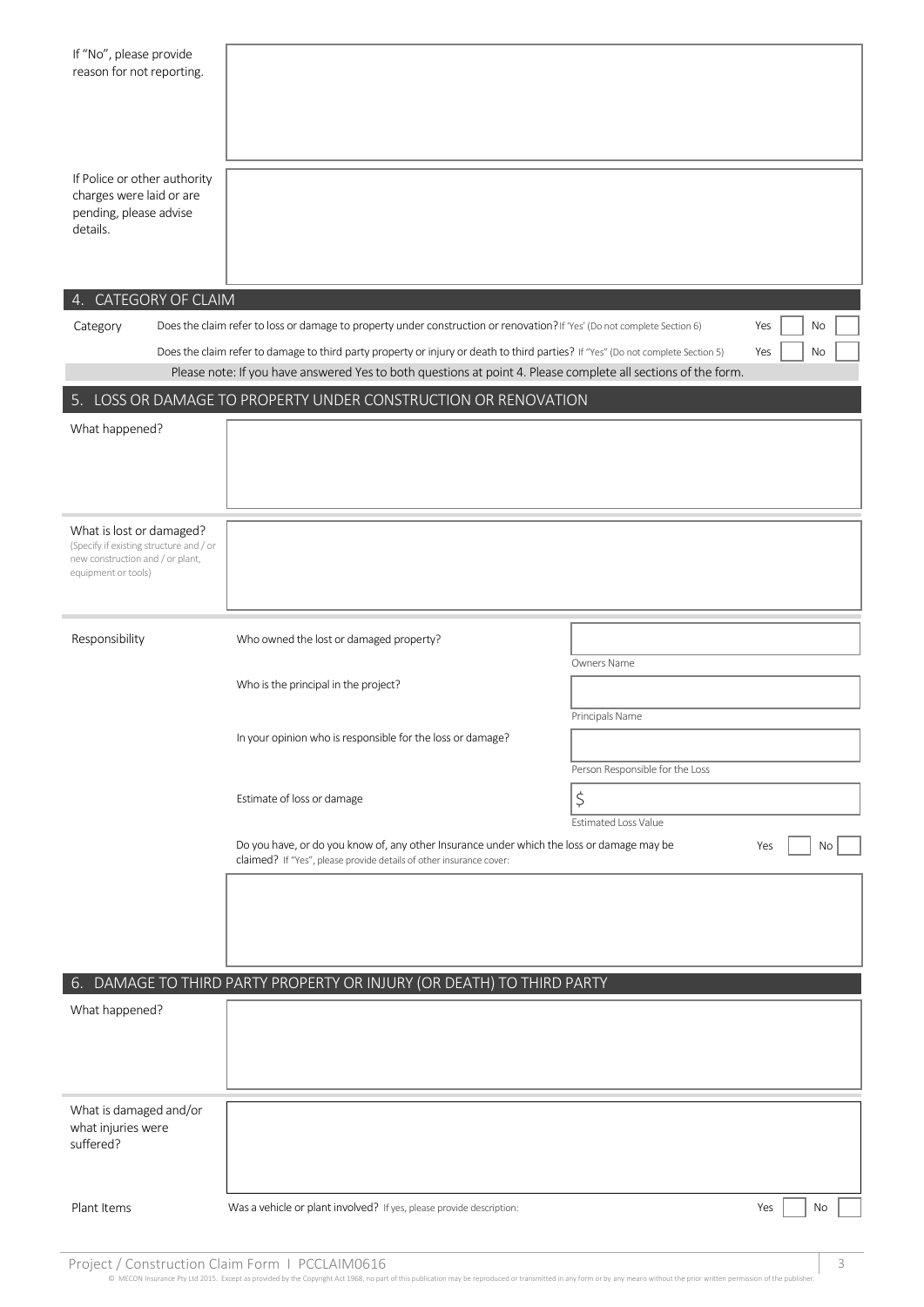|                                                                            | Description of Plant                                                                                                                                                                                         |                |                      |                        |
|----------------------------------------------------------------------------|--------------------------------------------------------------------------------------------------------------------------------------------------------------------------------------------------------------|----------------|----------------------|------------------------|
|                                                                            |                                                                                                                                                                                                              |                |                      |                        |
|                                                                            | <b>Registration Number</b>                                                                                                                                                                                   |                |                      |                        |
|                                                                            |                                                                                                                                                                                                              |                |                      |                        |
|                                                                            | Serial Number                                                                                                                                                                                                |                |                      |                        |
|                                                                            |                                                                                                                                                                                                              |                |                      |                        |
| Driver Information                                                         | Was the driver licensed to drive/operate the vehicle or plant?                                                                                                                                               | Yes<br>No      |                      |                        |
| If yes, provide driver details<br>Also Include a copy of the license held. |                                                                                                                                                                                                              |                |                      |                        |
|                                                                            | Drivers Name                                                                                                                                                                                                 |                |                      |                        |
|                                                                            |                                                                                                                                                                                                              |                |                      |                        |
|                                                                            | Type of Licence                                                                                                                                                                                              | Licence Number | Date of Birth        |                        |
| Person Injured/Third Party<br>Property Owner                               |                                                                                                                                                                                                              |                |                      |                        |
|                                                                            | First Name                                                                                                                                                                                                   |                | Last Name            |                        |
|                                                                            |                                                                                                                                                                                                              |                |                      |                        |
|                                                                            | Number, Street Address                                                                                                                                                                                       |                | City / Suburb        |                        |
|                                                                            |                                                                                                                                                                                                              |                |                      |                        |
|                                                                            |                                                                                                                                                                                                              |                |                      |                        |
|                                                                            | State                                                                                                                                                                                                        |                | Postcode             |                        |
|                                                                            |                                                                                                                                                                                                              |                |                      |                        |
|                                                                            | Phone Number                                                                                                                                                                                                 |                | Mobile Phone Number  |                        |
| <b>Event Information</b>                                                   |                                                                                                                                                                                                              |                |                      |                        |
| Third Party                                                                | Relationship of third party to you or your company                                                                                                                                                           |                |                      |                        |
|                                                                            | If a third party was injured, was hospitalisation required?                                                                                                                                                  |                |                      | Yes<br>No<br>No<br>Yes |
|                                                                            | Has any claim been made against you by the injured party / parties? If "Yes", please attach copies of all correspondence.<br>Have you admitted responsibility to any third party? If "Yes", please describe. |                |                      |                        |
| Responsibility                                                             |                                                                                                                                                                                                              |                |                      | No<br>Yes              |
|                                                                            |                                                                                                                                                                                                              |                |                      |                        |
|                                                                            | Do you feel responsible for the damage and / or injury? If 'Yes, please justify your answer.                                                                                                                 |                |                      | $\mathsf{No}$<br>Yes   |
|                                                                            |                                                                                                                                                                                                              |                |                      |                        |
|                                                                            |                                                                                                                                                                                                              |                |                      |                        |
| Witness(es)                                                                | Were there any witnesses?                                                                                                                                                                                    |                |                      | Yes<br>No              |
|                                                                            | If 'Yes' please provide details below:                                                                                                                                                                       |                |                      |                        |
|                                                                            | Witness #1                                                                                                                                                                                                   |                | Witness #2           |                        |
|                                                                            |                                                                                                                                                                                                              |                |                      |                        |
|                                                                            | Full Name                                                                                                                                                                                                    |                | <b>Full Name</b>     |                        |
|                                                                            |                                                                                                                                                                                                              |                |                      |                        |
|                                                                            | Postal Address                                                                                                                                                                                               |                | Postal Address       |                        |
|                                                                            |                                                                                                                                                                                                              |                |                      |                        |
|                                                                            |                                                                                                                                                                                                              |                |                      |                        |
|                                                                            |                                                                                                                                                                                                              |                |                      |                        |
|                                                                            | Phone Number                                                                                                                                                                                                 |                | Phone Number         |                        |
|                                                                            | <b>Email Address</b>                                                                                                                                                                                         |                | <b>Email Address</b> |                        |